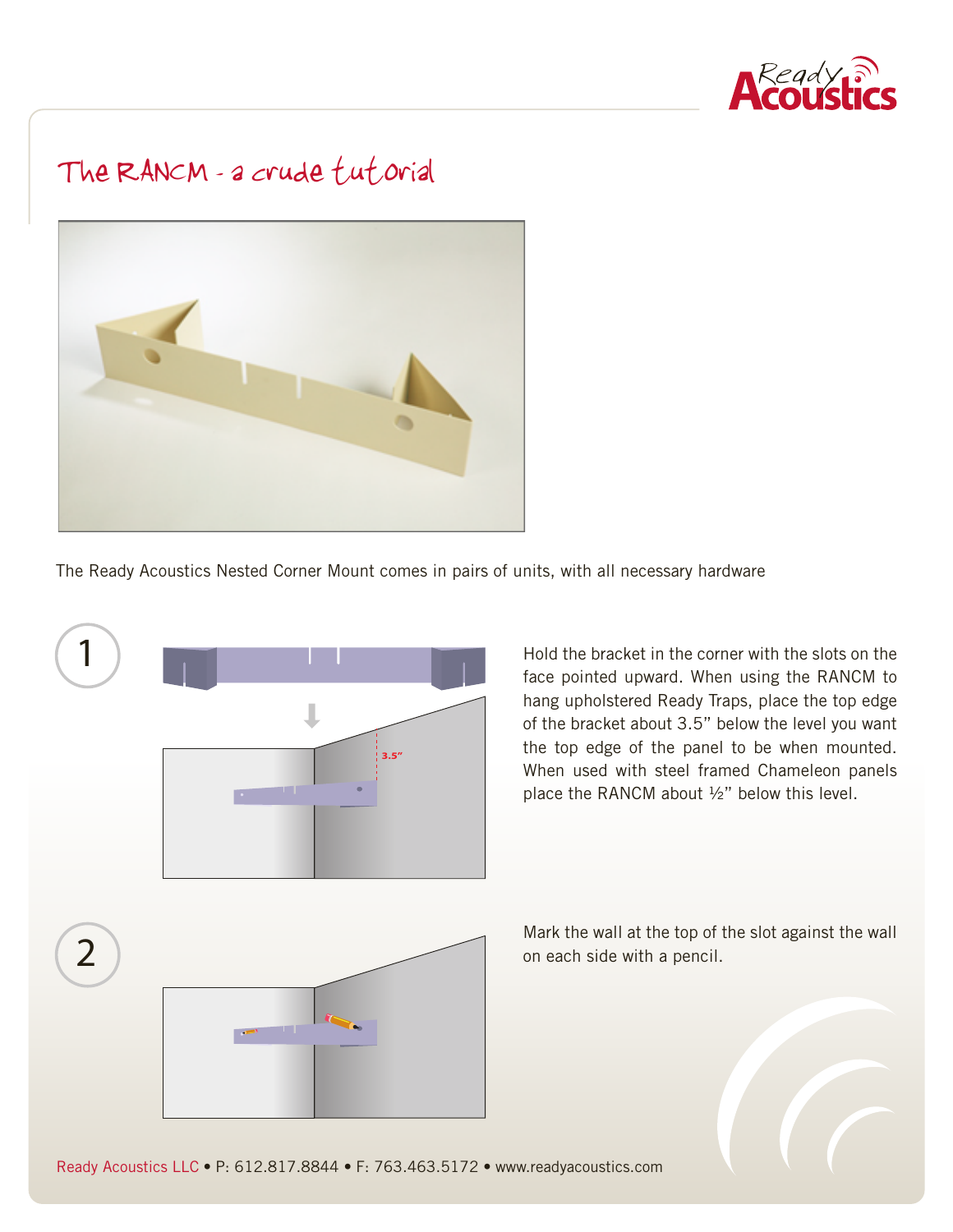

## The RANCM - a crude fut orial



4

5

Set the RANCM aside and install the included screws at the spots you marked on the wall at the top of the mounting slots. Use the included hollow wall anchors or simply screw into the stud if you hit one. Leave the head of the screw about 1/4" off the wall.

Slide the RANCM over the screw heads using the wall slots and pull the RANCM down until the screws head are at the top of the slot, then tighten them down while holding the bracket level (use the big round hole in the front to get your screwdriver at the screws)



If you are assembling a complete NEST system, then slide the 12" wide nested panel between the wings [if you are using naked, un-upholstered panels, wrap some clear packing tape around the spot on the 12" panel where the wings grip to assure a tight friction fit [may take a couple of wraps].

Ready Acoustics LLC **•** P: 612.817.8844 **•** F: 763.463.5172 **•** www.readyacoustics.com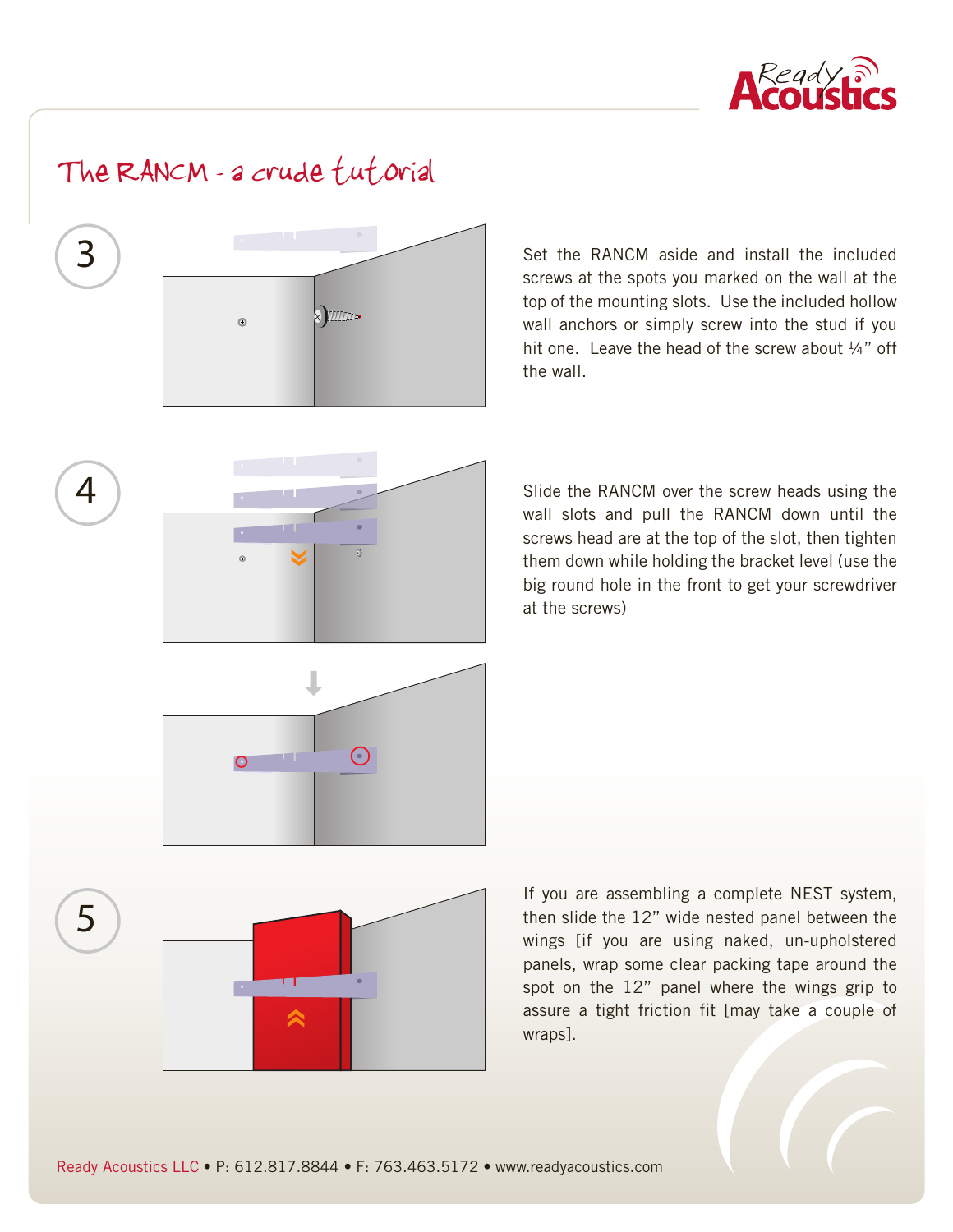

The RANCM - a crude fut orial



Finally, hang the 24" wide facing panel on the RANCM. If using an upholstered Ready Trap accomplish this by threading the integral straps through the slots on the face of the brackets. If using a steel framed Chameleon, DO NOT USE THE STRAPS, instead attach the panel by connecting the keyholes on the backside of the steel frame to the hanger slots using hanger wire and/or heavy duty cable ties [zip ties] and/or an elastic strap [bungee cord].



If you are installing two NEST System panels in a single corner [requires a minimum ceiling height of 8'], measure down from the upper nested panel and repeat the process of RANCM installation. You might need to have the lower nested panel in the RANCM when you go to mount it on the screws as there may not be enough room to slide it in once the RANCM is mounted. If you get a RANCM a little low you can raise it by loosening the screws and sliding the RANCM up a bit, and then re-tighten the screws. Finally, hang the second facing panel.